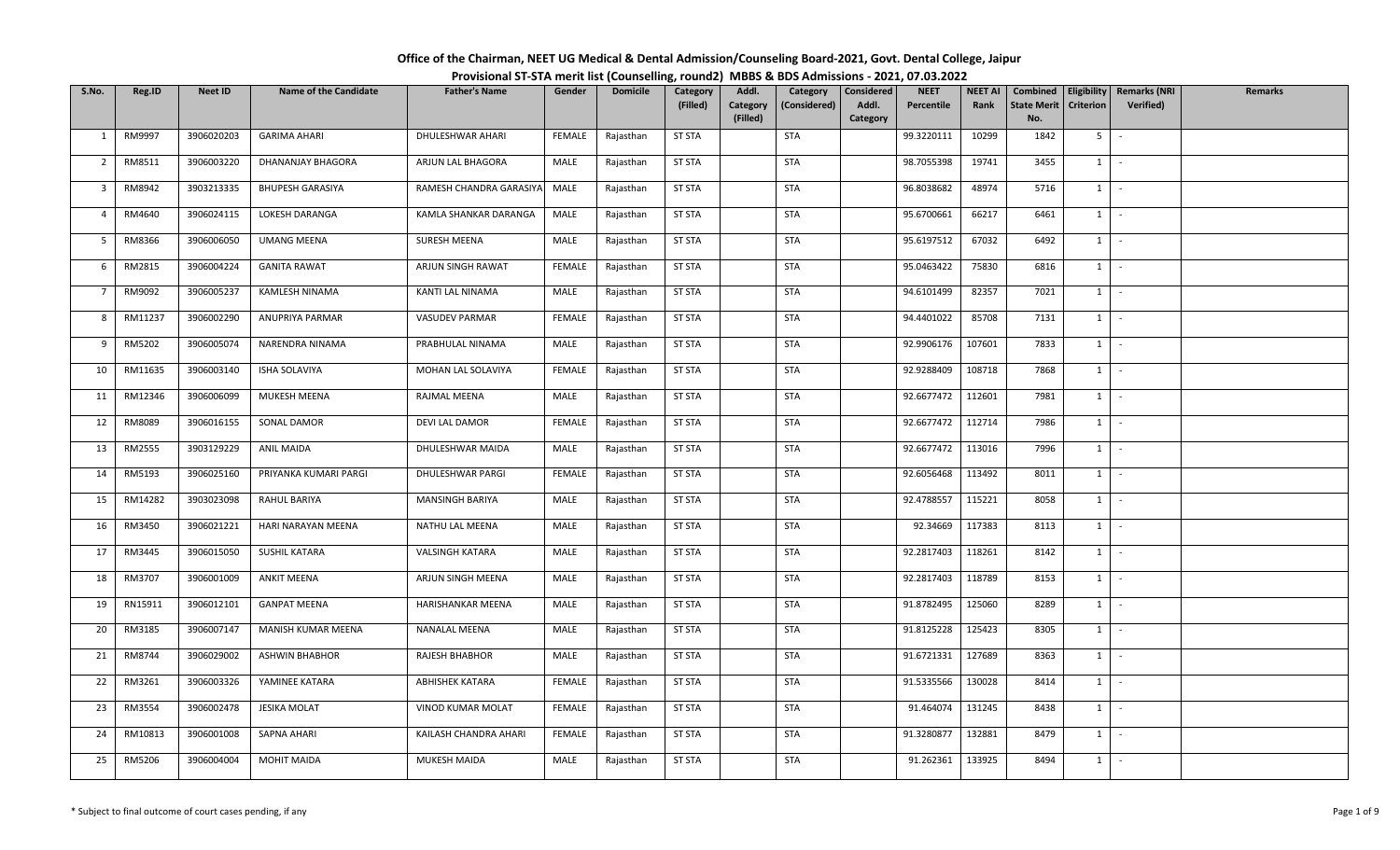| Office of the Chairman, NEET UG Medical & Dental Admission/Counseling Board-2021, Govt. Dental College, Jaipur |  |
|----------------------------------------------------------------------------------------------------------------|--|
| Provisional ST-STA merit list (Counselling, round2) MBBS & BDS Admissions - 2021, 07.03.2022                   |  |

| S.No. | Reg.ID  | <b>Neet ID</b> | <b>Name of the Candidate</b> | <b>Father's Name</b>             | Gender        | <b>Domicile</b> | Category      | Addl.                | Category     | Considered        | <b>NEET</b> | <b>NEET AI</b> | Combined                  |                  | Eligibility   Remarks (NRI | Remarks |
|-------|---------|----------------|------------------------------|----------------------------------|---------------|-----------------|---------------|----------------------|--------------|-------------------|-------------|----------------|---------------------------|------------------|----------------------------|---------|
|       |         |                |                              |                                  |               |                 | (Filled)      | Category<br>(Filled) | (Considered) | Addl.<br>Category | Percentile  | Rank           | <b>State Merit</b><br>No. | <b>Criterion</b> | Verified)                  |         |
| 26    | RM7019  | 3906001320     | NITIN DAMOR                  | SURESH CHANDRA DAMOR             | MALE          | Rajasthan       | <b>ST STA</b> |                      | <b>STA</b>   |                   | 90.9082785  | 139910         | 8612                      | 1                | $\sim$                     |         |
|       |         |                |                              |                                  |               |                 |               |                      |              |                   |             |                |                           |                  |                            |         |
| 27    | RM6003  | 3906024186     | NANDLAL KHARADI              | RUPLAL KHARADI                   | MALE          | Rajasthan       | <b>ST STA</b> |                      | <b>STA</b>   |                   | 90.9082785  | 140231         | 8618                      | $1 \quad$        | $\sim$                     |         |
| 28    | RM1322  | 3906006108     | DHRUV MEENA                  | SOHAN LAL MEENA                  | MALE          | Rajasthan       | <b>ST STA</b> |                      | <b>STA</b>   |                   | 90.8369828  | 140414         | 8621                      | $1 \mid$         | $\sim$ $-$                 |         |
| 29    | RM6628  | 3906015019     | VALA RAM MEENA               | KHEMA JI MEENA                   | MALE          | Rajasthan       | <b>ST STA</b> |                      | <b>STA</b>   |                   | 90.8369828  | 140674         | 8630                      | $1$ $\vdots$     |                            |         |
| 30    | RM9505  | 3906001745     | NIDHIRAJ PARMAR              | KRISHNA LAL PARMAR               | <b>FEMALE</b> | Rajasthan       | <b>ST STA</b> |                      | <b>STA</b>   |                   | 90.7658814  | 142458         | 8680                      | $1$ $\vdots$     |                            |         |
| 31    | RM2233  | 3906016004     | <b>KAPIL DAMOR</b>           | <b>BHURALAL DAMOR</b>            | MALE          | Rajasthan       | <b>ST STA</b> |                      | <b>STA</b>   |                   | 90.6161022  | 144293         | 8724                      | 1                | $\sim$ $-$                 |         |
| 32    | RM8363  | 3906022058     | JAYESH ROAT                  | <b>BADAMI LAL ROAT</b>           | MALE          | Rajasthan       | <b>ST STA</b> |                      | STA          |                   | 90.5432524  | 145311         | 8743                      | $1 \quad$        | $\sim$                     |         |
| 33    | RM9097  | 3906018128     | <b>VAIBHAV GAMAR</b>         | KAMLESHWAR GAMAR                 | MALE          | Rajasthan       | <b>ST STA</b> |                      | <b>STA</b>   |                   | 90.2544434  | 149681         | 8827                      | 1                | $\sim$                     |         |
| 34    | RM5627  | 3906013073     | <b>ANIL MEENA</b>            | NANDLAL MEENA                    | MALE          | Rajasthan       | <b>ST STA</b> |                      | <b>STA</b>   |                   | 90.1100388  | 151769         | 8866                      | 1                | $\sim$                     |         |
| 35    | RM7886  | 3906026012     | ANURAG DAMOR                 | VINOD DAMOR                      | MALE          | Rajasthan       | <b>ST STA</b> |                      | <b>STA</b>   |                   | 90.1100388  | 152256         | 8880                      | 1                | $\sim$                     |         |
| 36    | RM3922  | 3906006303     | CHIRAG BHAGORA               | KANHAIYALAL BHAGORA              | MALE          | Rajasthan       | <b>ST STA</b> |                      | STA          |                   | 89.9623318  | 153898         | 8912                      | $1$ $-$          |                            |         |
| 37    | RM6153  | 3906005021     | <b>CHARIT BAMANIYA</b>       | NANULAL BAMANIYA                 | MALE          | Rajasthan       | <b>ST STA</b> |                      | STA          |                   | 89.7378896  | 158292         | 8988                      | $1 \quad$        | $\sim$                     |         |
| 38    | RM11096 | 3906008307     | SONIYA DAMOR                 | AMRIT LAL DAMOR                  | <b>FEMALE</b> | Rajasthan       | <b>ST STA</b> |                      | STA          |                   | 89.5944564  | 159754         | 9023                      | 1                | $\sim$                     |         |
| 39    | RM5980  | 3906006159     | PREETI KHARADI               | NARSINGH KHARADI                 | FEMALE        | Rajasthan       | <b>ST STA</b> |                      | STA          |                   | 89.5944564  | 160343         | 9037                      | $1 \quad$        | $\sim$                     |         |
| 40    | RM7911  | 3906002419     | DEEPIKA DAMOR                | <b>ISHWAR LAL</b>                | FEMALE        | Rajasthan       | <b>ST STA</b> |                      | STA          |                   | 89.5120876  | 160708         | 9043                      | $1 \vert$        | $\sim$                     |         |
| 41    | RM9228  | 3906001226     | RANU MACHHAR                 | RAMESH CHANDRA<br><b>MACHHAR</b> | FEMALE        | Rajasthan       | <b>ST STA</b> |                      | <b>STA</b>   |                   | 89.5120876  | 160813         | 9044                      | 1                | $\sim$                     |         |
| 42    | RM14472 | 3906027154     | KALPESH BARIYA               | KOMSINGH BARIYA                  | MALE          | Rajasthan       | <b>ST STA</b> |                      | <b>STA</b>   |                   | 89.5120876  | 161340         | 9056                      | 1                | $\sim$                     |         |
| 43    | RM11078 | 3901009034     | PRATAP SINGH GARASIYA        | KAILASH CHANDRA GARASIYA         | MALE          | Rajasthan       | <b>ST STA</b> |                      | <b>STA</b>   |                   | 89.5120876  | 161839         | 9065                      | 1                | $\sim$                     |         |
| 44    | RM2914  | 3906014004     | SHEELA KUMARI GARASIYA       | SHANKAR LAL GARASIYA             | <b>FEMALE</b> | Rajasthan       | <b>ST STA</b> |                      | <b>STA</b>   |                   | 89.4372951  | 161989         | 9068                      |                  | $1 \cdot$                  |         |
| 45    | RM6856  | 3906009268     | <b>HARSHIT MEENA</b>         | <b>BASANTI LAL MEENA</b>         | MALE          | Rajasthan       | <b>ST STA</b> |                      | STA          |                   | 89.4372951  | 162007         | 9069                      | $1 \vert$        | $\sim$                     |         |
| 46    | RM8263  | 3906001864     | MADHU GARASIYA               | RATAL LAL GARASIYA               | <b>FEMALE</b> | Rajasthan       | <b>ST STA</b> |                      | <b>STA</b>   |                   | 89.4372951  | 162180         | 9075                      | $1 \quad$        | $\sim$                     |         |
| 47    | RM5734  | 3906025222     | VANDANA MAIDA                | SHANKARLAL MAIDA                 | <b>FEMALE</b> | Rajasthan       | <b>ST STA</b> |                      | <b>STA</b>   |                   | 89.4372951  | 162642         | 9082                      | 1                | $\sim$                     |         |
| 48    | RM9300  | 3906022074     | GANESHLAL                    | <b>MOGJI</b>                     | MALE          | Rajasthan       | <b>ST STA</b> |                      | <b>STA</b>   |                   | 89.2026863  | 165547         | 9133                      | $1 \quad$        | $\sim$                     |         |
| 49    | RM10132 | 3906024095     | NIKITA KUMARI                | <b>INDARMAL MEENA</b>            | FEMALE        | Rajasthan       | <b>ST STA</b> |                      | STA          |                   | 89.2026863  | 165740         | 9135                      | $1 \vert$        | $\sim$                     |         |
| 50    | RM4075  | 3906024463     | KHUSHI MALIWAD               | DAYALAL MALIWAD                  | <b>FEMALE</b> | Rajasthan       | <b>ST STA</b> |                      | <b>STA</b>   |                   | 89.1186338  | 166752         | 9152                      | $1 \quad$        | $\sim$                     |         |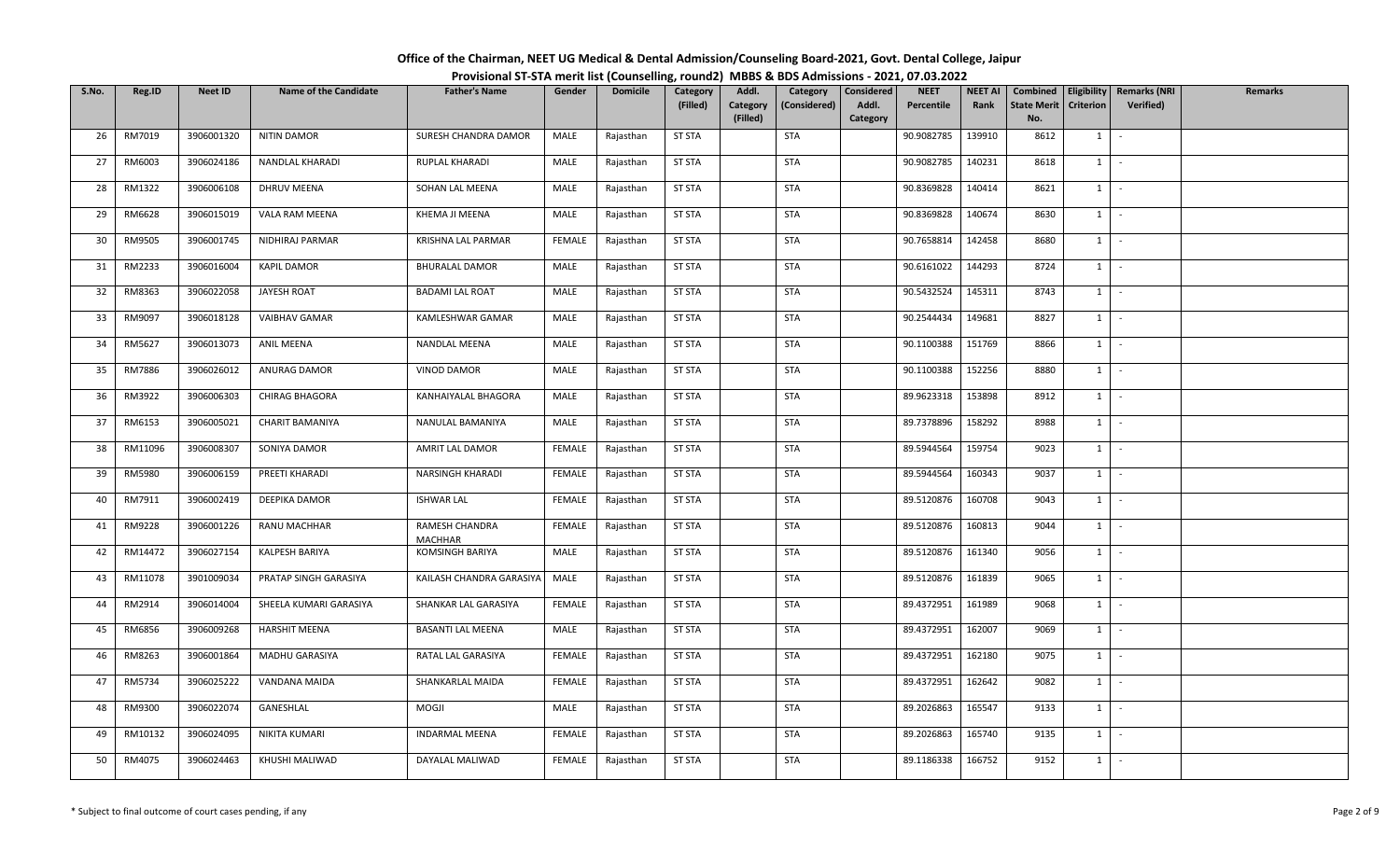| Office of the Chairman, NEET UG Medical & Dental Admission/Counseling Board-2021, Govt. Dental College, Jaipur |  |
|----------------------------------------------------------------------------------------------------------------|--|
| Provisional ST-STA merit list (Counselling, round2) MBBS & BDS Admissions - 2021, 07.03.2022                   |  |

| S.No. | Reg.ID        | <b>Neet ID</b> | <b>Name of the Candidate</b> | <b>Father's Name</b>        | Gender        | <b>Domicile</b> | Category      | Addl.                | Category     | Considered        | <b>NEET</b> | <b>NEET AI</b> | Combined                  | Eligibility      | <b>Remarks (NRI</b> | <b>Remarks</b> |
|-------|---------------|----------------|------------------------------|-----------------------------|---------------|-----------------|---------------|----------------------|--------------|-------------------|-------------|----------------|---------------------------|------------------|---------------------|----------------|
|       |               |                |                              |                             |               |                 | (Filled)      | Category<br>(Filled) | (Considered) | Addl.<br>Category | Percentile  | Rank           | <b>State Merit</b><br>No. | <b>Criterion</b> | Verified)           |                |
| 51    | RM8383        | 3906014037     | <b>LAKSHIT AHARI</b>         | <b>KALULAL AHARI</b>        | MALE          | Rajasthan       | <b>ST STA</b> |                      | <b>STA</b>   |                   | 88.9647103  | 169296         | 9206                      | $1 \quad$        | $\sim$              |                |
|       |               |                |                              |                             |               |                 |               |                      |              |                   |             |                |                           |                  |                     |                |
| 52    | RM8907        | 3906024249     | YASHPAL DINDOR               | <b>KAMLESH DINDOR</b>       | MALE          | Rajasthan       | <b>ST STA</b> |                      | <b>STA</b>   |                   | 88.9647103  | 169310         | 9207                      | $1 \vert$        | $\sim$              |                |
| 53    | RM5771        | 3906027160     | SHILA PARGI                  | <b>VASUDEV PARGI</b>        | FEMALE        | Rajasthan       | <b>ST STA</b> |                      | STA          |                   | 88.9647103  | 169423         | 9212                      | $1 \quad$        | $\sim$              |                |
| 54    | RM10034       | 3906001492     | RAHUL KHARADI                | MANGILAL KHARADI            | MALE          | Rajasthan       | <b>ST STA</b> |                      | <b>STA</b>   |                   | 88.9647103  | 169826         | 9217                      | $1 \vert -$      |                     |                |
| 55    | RM11797       | 3906021198     | SANDESH MANAT                | <b>BABU LAL MANAT</b>       | MALE          | Rajasthan       | <b>ST STA</b> |                      | <b>STA</b>   |                   | 88.8071604  | 171985         | 9250                      | 1                | $\sim$              |                |
| 56    | RM1006        | 3906008265     | SHAILESH SOLANKI             | DEVI LAL SOLANKI            | MALE          | Rajasthan       | <b>ST STA</b> |                      | STA          |                   | 88.8071604  | 172058         | 9251                      | $1 \mid -$       |                     |                |
| 57    | RM2534        | 3906025202     | HITESH KUMAR MEENA           | <b>TEJUMAL MEENA</b>        | MALE          | Rajasthan       | <b>ST STA</b> |                      | STA          |                   | 88.7225899  | 172859         | 9271                      | 1                | $\sim$              |                |
| 58    | RM3100        | 3905103059     | <b>KAMLESH MAIDA</b>         | KANTI LAL MAIDA             | MALE          | Rajasthan       | <b>ST STA</b> |                      | <b>STA</b>   |                   | 88.7225899  | 173213         | 9273                      | 1                | $\sim$ $-$          |                |
| 59    | RM6822        | 3906003280     | <b>VAIBHAV DAMOR</b>         | KANTI LAL DAMOR             | MALE          | Rajasthan       | <b>ST STA</b> |                      | STA          |                   | 88.7225899  | 173441         | 9278                      | $1 \mid$         | $\sim$              |                |
| 60    | RM4849        | 3906002404     | PALLAV BHAGORA               | KULDEEP BHAGORA             | MALE          | Rajasthan       | <b>ST STA</b> |                      | <b>STA</b>   |                   | 88.7225899  | 173819         | 9283                      | $1 \quad$        | $\sim$              |                |
| 61    | RM5450        | 3903011480     | <b>VIKAS NINAMA</b>          | MAGAN                       | MALE          | Rajasthan       | <b>ST STA</b> |                      | <b>STA</b>   |                   | 88.5634859  | 175504         | 9308                      | $1 \mid$         | $\sim$              |                |
| 62    | RM4778        | 3906010246     | <b>KRITIKA BHANAT</b>        | <b>BADRI NARAYAN BHANAT</b> | <b>FEMALE</b> | Rajasthan       | <b>ST STA</b> |                      | STA          |                   | 88.16265    | 181730         | 9412                      | $1\phantom{0}$   | $\sim$              |                |
| 63    | RM11950       | 3906004458     | SONAM MEENA                  | RATAN LAL MEENA             | <b>FEMALE</b> | Rajasthan       | <b>ST STA</b> |                      | <b>STA</b>   |                   | 88.16265    | 182177         | 9422                      | 1                | $\sim$              |                |
| 64    | RM2703        | 3906020235     | LAKSHIT DAMOR                | MANGI LAL DAMOR             | MALE          | Rajasthan       | <b>ST STA</b> |                      | STA          |                   | 88.0836484  | 182802         | 9432                      | $1 \vert$        | $\sim$              |                |
| 65    | RM11786       | 3904112212     | <b>HEMANT AMLIA</b>          | <b>GAJENDRA AMLIA</b>       | MALE          | Rajasthan       | <b>ST STA</b> |                      | <b>STA</b>   |                   | 88.0836484  | 182881         | 9434                      | 1                | $\sim$              |                |
| 66    | <b>RM5505</b> | 3906019099     | DIPESH AHARI                 | <b>SUKH LAL AHARI</b>       | MALE          | Rajasthan       | <b>ST STA</b> |                      | <b>STA</b>   |                   | 88.0836484  | 183168         | 9439                      | $1 \vert$        | $\sim$              |                |
| 67    | RM1607        | 3906002053     | RICHA KATARA                 | POPATLAL KATARA             | FEMALE        | Rajasthan       | <b>ST STA</b> |                      | <b>STA</b>   |                   | 87.9124999  | 185412         | 9466                      | 1                | $\sim$              |                |
| 68    | RM2231        | 3906012139     | PRITAM KATARA                | <b>GANESH LAL KATARA</b>    | MALE          | Rajasthan       | <b>ST STA</b> |                      | <b>STA</b>   |                   | 87.9124999  | 185654         | 9469                      | $1$ $\cdot$      |                     |                |
| 69    | RM9006        | 3905113124     | KAMLESH KUMAR MAIDA          | VAL CHAND MAIDA             | MALE          | Rajasthan       | <b>ST STA</b> |                      | <b>STA</b>   |                   | 87.9124999  | 186335         | 9488                      | $1 \mid$         | $\sim$              |                |
| 70    | RM6805        | 3906018151     | JAYESH DAMOR                 | LADJI DAMOR                 | MALE          | Rajasthan       | <b>ST STA</b> |                      | <b>STA</b>   |                   | 87.8279941  | 186892         | 9495                      | $1 \quad$        | $\sim$              |                |
| 71    | RM10330       | 3906011115     | <b>INDRAJEET PATEL</b>       | LAXMAN LAL PATEL            | MALE          | Rajasthan       | <b>ST STA</b> |                      | STA          |                   | 87.7491221  | 188124         | 9508                      | 1                | $\sim$              |                |
| 72    | RM4907        | 3906022111     | SURESH KUMAR GARASIA         | MOHAN LAL GARASIA           | MALE          | Rajasthan       | <b>ST STA</b> |                      | <b>STA</b>   |                   | 87.6707681  | 189260         | 9524                      | $1 \cdot$        |                     |                |
| 73    | RM11201       | 3906024148     | RAKSHA BARIYA                | RAJENDRA BARIYA             | FEMALE        | Rajasthan       | <b>ST STA</b> |                      | <b>STA</b>   |                   | 87.5863918  | 190621         | 9547                      | 1                | $\sim$              |                |
| 74    | RM2232        | 3906006140     | SARIKA KHADIYA               | <b>BABULAL KHADIYA</b>      | FEMALE        | Rajasthan       | <b>ST STA</b> |                      | <b>STA</b>   |                   | 87.5863918  | 191058         | 9550                      | $1 \quad$        | $\sim$              |                |
| 75    | RM3995        | 3906008094     | <b>MANISH MANAT</b>          | <b>TULSIRAM MANAT</b>       | MALE          | Rajasthan       | <b>ST STA</b> |                      | <b>STA</b>   |                   | 87.4992958  | 191989         | 9572                      | $1 \quad$        | $\sim$              |                |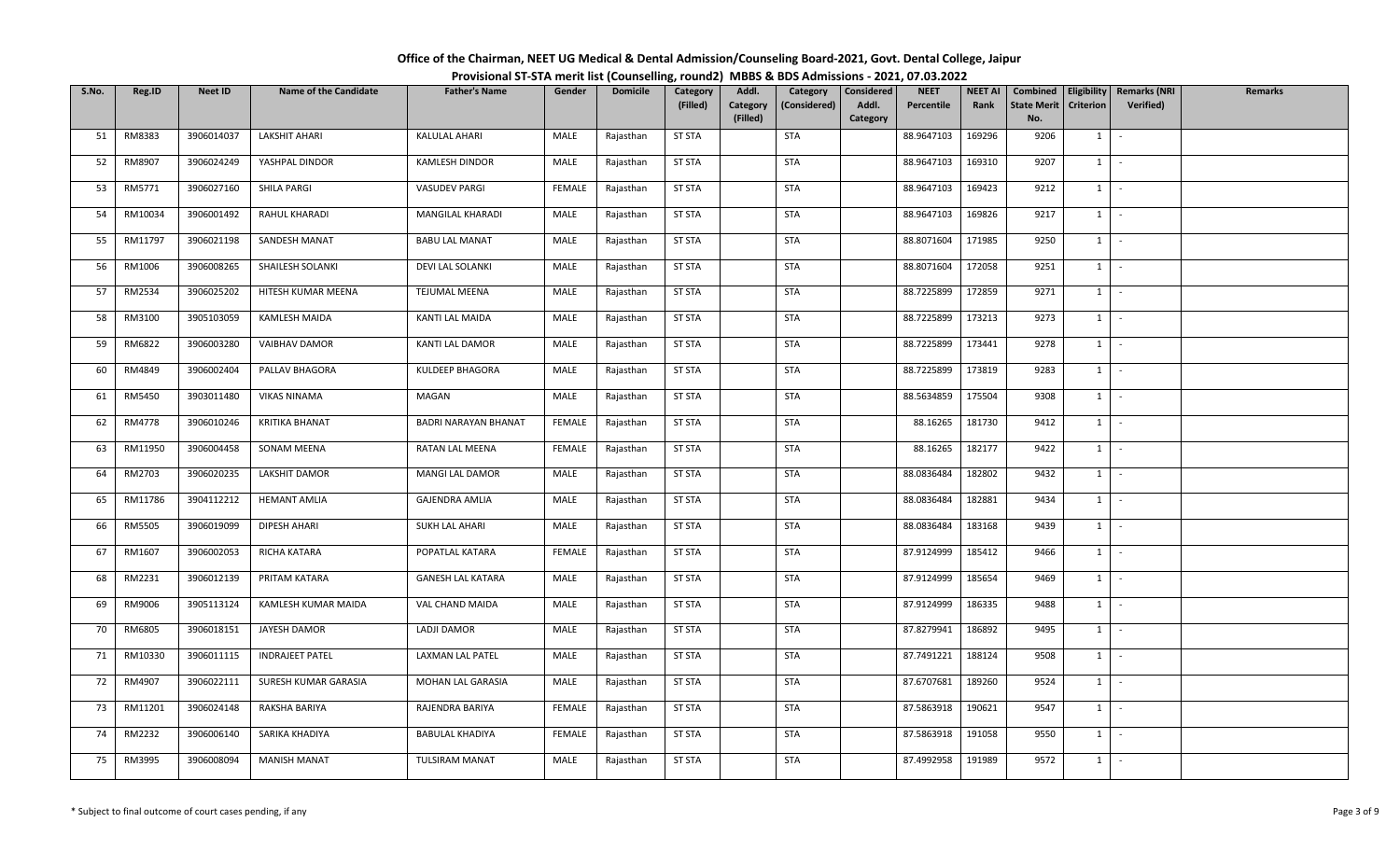| Office of the Chairman, NEET UG Medical & Dental Admission/Counseling Board-2021, Govt. Dental College, Jaipur |  |
|----------------------------------------------------------------------------------------------------------------|--|
| Provisional ST-STA merit list (Counselling, round2) MBBS & BDS Admissions - 2021, 07.03.2022                   |  |

| S.No. | Reg.ID  | <b>Neet ID</b> | <b>Name of the Candidate</b> | <b>Father's Name</b>     | Gender        | <b>Domicile</b> | Category      | Addl.                | Category     | Considered        | <b>NEET</b> | <b>NEET AI</b> | Combined                  |                  | <b>Eligibility   Remarks (NRI</b> | Remarks |
|-------|---------|----------------|------------------------------|--------------------------|---------------|-----------------|---------------|----------------------|--------------|-------------------|-------------|----------------|---------------------------|------------------|-----------------------------------|---------|
|       |         |                |                              |                          |               |                 | (Filled)      | Category<br>(Filled) | (Considered) | Addl.<br>Category | Percentile  | Rank           | <b>State Merit</b><br>No. | <b>Criterion</b> | Verified)                         |         |
| 76    | RM1047  | 3906001277     | MUKESH KATARA                | <b>GAUTAM LAL KATARA</b> | MALE          | Rajasthan       | <b>ST STA</b> |                      | <b>STA</b>   |                   | 87.4992958  | 192162         | 9574                      | $1 \vert$        | $\sim$                            |         |
| 77    | RM8337  | 3906024321     | HIMANSHU GARASIYA            | RAMESH CHANDRA GARASIYA  | MALE          | Rajasthan       | <b>ST STA</b> |                      | STA          |                   | 87.4178335  | 193077         | 9593                      | $1 \quad$        | $\sim$                            |         |
| 78    | RM1501  | 3906020081     | <b>HEMANGINI ROAT</b>        | <b>GOPAL ROAT</b>        | <b>FEMALE</b> | Rajasthan       | <b>ST STA</b> |                      | <b>STA</b>   |                   | 87.4178335  | 193348         | 9596                      |                  | $1 \cdot$                         |         |
| 79    | RM11645 | 3906002684     | JYOTIKA MEENA                | <b>HEERA LAL MEENA</b>   | FEMALE        | Rajasthan       | <b>ST STA</b> |                      | <b>STA</b>   |                   | 87.3330039  | 194497         | 9618                      |                  | $1$ $-$                           |         |
| 80    | RM3802  | 3906009160     | JIGYASU PARMAR               | MARTA RAM PARMAR         | MALE          | Rajasthan       | <b>ST STA</b> |                      | <b>STA</b>   |                   | 87.2504408  | 195850         | 9639                      |                  | $1 \mid -$                        |         |
| 81    | RM5020  | 3906005085     | RAJESH AHARI                 | <b>BHERU LAL AHARI</b>   | MALE          | Rajasthan       | <b>ST STA</b> |                      | <b>STA</b>   |                   | 87.1633448  | 197683         | 9668                      | $1 \mid$         | $\sim$                            |         |
| 82    | RM3670  | 3905113169     | <b>GOPAL MEENA</b>           | RAMNARAYAN MEENA         | MALE          | Rajasthan       | ST STA        |                      | STA          |                   | 87.0710036  | 198861         | 9689                      | $1 \quad$        | $\sim$                            |         |
| 83    | RM13919 | 3906021155     | NEERAJ CHARPOTA              | KANHAIYALAL CHARPOTA     | MALE          | Rajasthan       | <b>ST STA</b> |                      | <b>STA</b>   |                   | 87.0710036  | 199589         | 9700                      | 1                | $\sim$                            |         |
| 84    | RM2490  | 3906004214     | <b>HARSHA MAIDA</b>          | PRAVEEN MAIDA            | FEMALE        | Rajasthan       | <b>ST STA</b> |                      | <b>STA</b>   |                   | 86.9013445  | 201512         | 9733                      |                  | $1$ $-$                           |         |
| 85    | RM5341  | 3906004257     | AVANI MEENA                  | KISHAN LAL MEENA         | <b>FEMALE</b> | Rajasthan       | <b>ST STA</b> |                      | <b>STA</b>   |                   | 86.816515   | 202316         | 9744                      | $1 \quad$        | $\sim$ $-$                        |         |
| 86    | RM9489  | 3906030103     | AMEESHA KHADIYA              | DULARAM KHADIYA          | FEMALE        | Rajasthan       | <b>ST STA</b> |                      | <b>STA</b>   |                   | 86.816515   | 202915         | 9757                      |                  | $1 \cdot$                         |         |
| 87    | RM5140  | 3903017120     | KALPANA KUMARI NINAMA        | <b>SHANKAR LAL</b>       | <b>FEMALE</b> | Rajasthan       | <b>ST STA</b> |                      | <b>STA</b>   |                   | 86.6440066  | 205385         | 9790                      |                  | $1$ $\vert$ $\vert$               |         |
| 88    | RM10892 | 3906002664     | <b>VISHAL AHARI</b>          | KAILASH CHANDRA AHARI    | MALE          | Rajasthan       | <b>ST STA</b> |                      | <b>STA</b>   |                   | 86.6440066  | 205450         | 9791                      | 1                | $\sim$                            |         |
| 89    | RM3013  | 3906022135     | PRAKASH MEENA                | PANCHU RAM MEENA         | MALE          | Rajasthan       | <b>ST STA</b> |                      | <b>STA</b>   |                   | 86.6440066  | 205717         | 9797                      | $1 \quad$        | $\sim$                            |         |
| 90    | RM13453 | 3906008295     | RANJANA DENDOR               | <b>GATULAL DENDOR</b>    | FEMALE        | Rajasthan       | <b>ST STA</b> |                      | STA          |                   | 86.5607959  | 206378         | 9813                      | $1 \quad$        | $\sim$ $-$                        |         |
| 91    | RM2308  | 3906011282     | LAKSHIT DAMOR                | <b>BANSHI LAL DAMOR</b>  | MALE          | Rajasthan       | <b>ST STA</b> |                      | <b>STA</b>   |                   | 86.5607959  | 206530         | 9817                      | $1 \mid$         | $\sim$ $-$                        |         |
| 92    | RM9541  | 3906026040     | <b>VIKASH KUMAR</b>          | <b>BADRILAL</b>          | MALE          | Rajasthan       | <b>ST STA</b> |                      | <b>STA</b>   |                   | 86.4779738  | 207873         | 9836                      | $1 \mid$         | $\sim$                            |         |
| 93    | RM4979  | 3906021067     | MAHESH KUMAR MEENA           | KALU RAM MEENA           | MALE          | Rajasthan       | <b>ST STA</b> |                      | <b>STA</b>   |                   | 86.4779738  | 207920         | 9837                      | 1                | $\sim$                            |         |
| 94    | RM8851  | 3906025219     | <b>BRIJESH PARMAR</b>        | PANNA LAL PARMAR         | MALE          | Rajasthan       | <b>ST STA</b> |                      | <b>STA</b>   |                   | 86.3915901  | 209217         | 9854                      |                  | $1 \cdot$                         |         |
| 95    | RM10599 | 3904105295     | SANJAY NINAMA                | CHUNNI LAL NINAMA        | MALE          | Rajasthan       | <b>ST STA</b> |                      | <b>STA</b>   |                   | 86.3042351  | 210575         | 9867                      | 1                | $\sim$                            |         |
| 96    | RM3848  | 3802012101     | PRIYANKA PARGI               | RAM LAL MEENA            | <b>FEMALE</b> | Rajasthan       | <b>ST STA</b> |                      | <b>STA</b>   |                   | 86.2108578  | 212010         | 9881                      |                  | $1 \mid -$                        |         |
| 97    | RM9387  | 3906002368     | <b>JEENIT KHANT</b>          | SUBHASH CHANDRA KHANT    | MALE          | Rajasthan       | <b>ST STA</b> |                      | <b>STA</b>   |                   | 86.2108578  | 212313         | 9887                      |                  | $1$ $-$                           |         |
| 98    | RM8372  | 3906027095     | SUNIL GAMETI                 | SOMA LAL GAMETI          | MALE          | Rajasthan       | <b>ST STA</b> |                      | STA          |                   | 86.2108578  | 212623         | 9898                      | $1 \quad$        | $\sim$ $-$                        |         |
| 99    | RM10781 | 3906012074     | MUKESH VADAKHIYA             | BABULAL VADAKHIYA        | MALE          | Rajasthan       | <b>ST</b>     |                      | STA          |                   | 86.1259635  | 213348         | 9907                      | $1 \quad$        | $\sim$                            |         |
| 100   | RM2087  | 3906025065     | NEETA KATARA                 | RAMANSINGH KATARA        | FEMALE        | Rajasthan       | <b>ST STA</b> |                      | <b>STA</b>   |                   | 86.1259635  | 213685         | 9909                      | $1 \quad$        | $\sim$                            |         |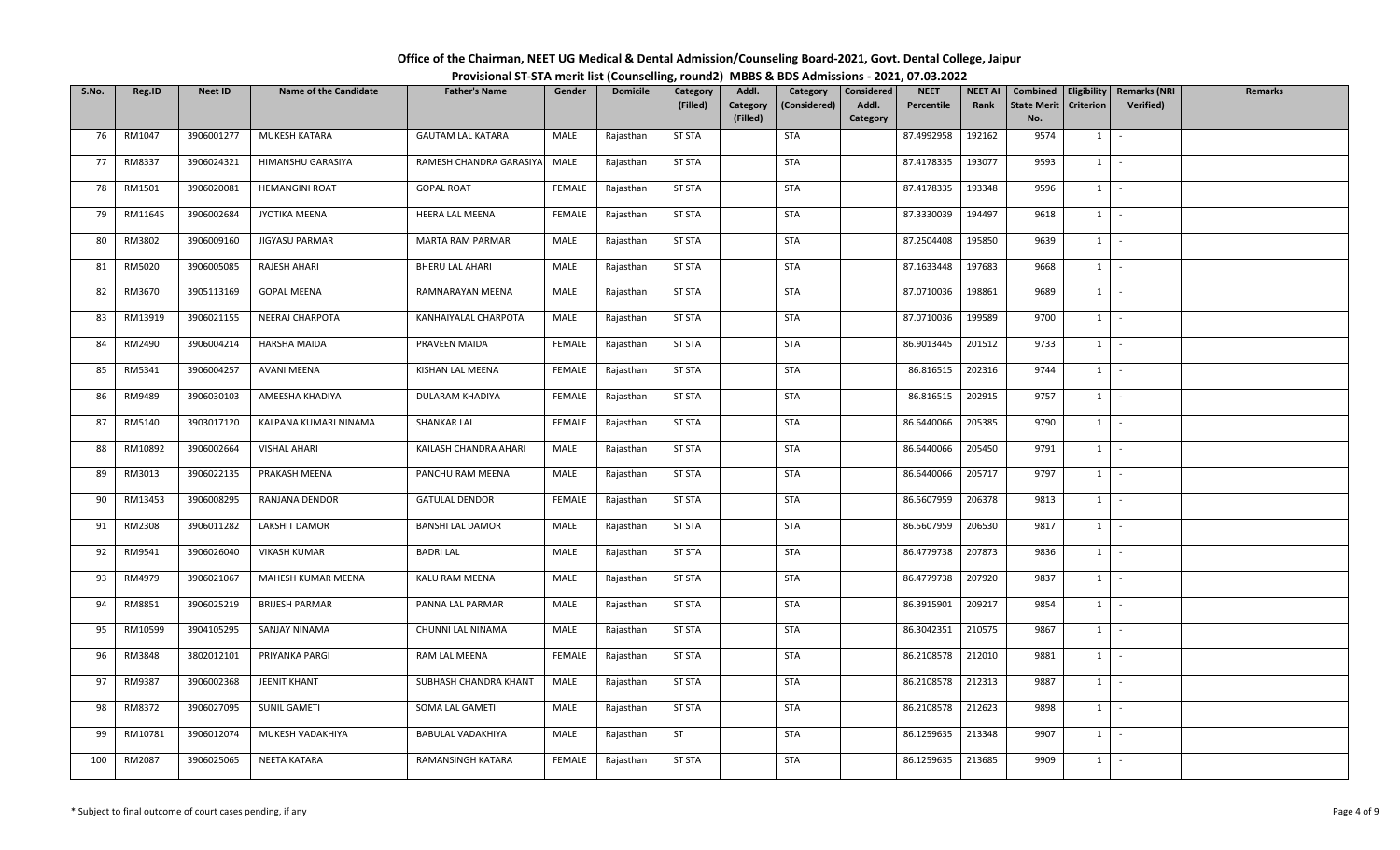| Office of the Chairman, NEET UG Medical & Dental Admission/Counseling Board-2021, Govt. Dental College, Jaipur |  |
|----------------------------------------------------------------------------------------------------------------|--|
| Provisional ST-STA merit list (Counselling, round2) MBBS & BDS Admissions - 2021, 07.03.2022                   |  |

| S.No. | Reg.ID  | <b>Neet ID</b> | <b>Name of the Candidate</b> | <b>Father's Name</b>     | Gender        | <b>Domicile</b> | <b>Category</b><br>(Filled) | Addl.                | Category<br>(Considered) | <b>Considered</b><br>Addl. | <b>NEET</b><br>Percentile | NEET AI<br>Rank | Combined<br><b>State Merit</b> | Eligibility<br><b>Criterion</b> | <b>Remarks (NRI</b><br><b>Verified)</b> | <b>Remarks</b> |
|-------|---------|----------------|------------------------------|--------------------------|---------------|-----------------|-----------------------------|----------------------|--------------------------|----------------------------|---------------------------|-----------------|--------------------------------|---------------------------------|-----------------------------------------|----------------|
|       |         |                |                              |                          |               |                 |                             | Category<br>(Filled) |                          | Category                   |                           |                 | No.                            |                                 |                                         |                |
| 101   | RM3339  | 3906004045     | HIMANSHU DAMOR               | SHANTILAL DAMOR          | MALE          | Rajasthan       | <b>ST STA</b>               |                      | <b>STA</b>               |                            | 86.0423643                | 214269          | 9925                           | 1                               | $\sim$                                  |                |
| 102   | RM6489  | 3906004361     | <b>KAMLESH MEENA</b>         | KANHAIYA LAL MEENA       | MALE          | Rajasthan       | <b>ST STA</b>               |                      | <b>STA</b>               |                            | 86.0423643                | 214280          | 9927                           | $1 \quad$                       | $\sim$                                  |                |
| 103   | RM7040  | 3906024035     | KARISHMA KUMARI DAMOR        | VIRENDRA KUMAR DAMOR     | <b>FEMALE</b> | Rajasthan       | <b>ST STA</b>               |                      | <b>STA</b>               |                            | 86.0423643                | 214400          | 9928                           | $1 \quad$                       | $\sim$                                  |                |
| 104   | RM6485  | 3906002398     | AKANKSHA NINAMA              | SHANTILAL NINAMA         | FEMALE        | Rajasthan       | <b>ST STA</b>               |                      | <b>STA</b>               |                            | 85.8651288                | 216929          | 9965                           |                                 | $1 \vert -$                             |                |
| 105   | RM6755  | 3906008158     | <b>SUNIL MEENA</b>           | LAXMAN MEENA             | MALE          | Rajasthan       | <b>ST STA</b>               |                      | <b>STA</b>               |                            | 85.8651288                | 216990          | 9967                           | 1                               | $\sim$                                  |                |
| 106   | RM8618  | 3906002262     | MANISHA SENGADA              | JAGANNATH SENGADA        | <b>FEMALE</b> | Rajasthan       | <b>ST STA</b>               |                      | <b>STA</b>               |                            | 85.7688375                | 218456          | 9988                           | $1 \mid$                        | $\sim$                                  |                |
| 107   | RM9183  | 3906024585     | <b>VIVEK MEENA</b>           | <b>BADAR SINGH MEENA</b> | MALE          | Rajasthan       | <b>ST STA</b>               |                      | <b>STA</b>               |                            | 85.7688375                | 218676          | 9993                           | $1 \quad$                       | $\sim$                                  |                |
| 108   | RM6934  | 3906011202     | <b>JIGAR AHARI</b>           | <b>DINESH AHARI</b>      | MALE          | Rajasthan       | <b>ST STA</b>               |                      | <b>STA</b>               |                            | 85.6823243                | 219977          | 10011                          | $1 \mid$                        | $\sim$ $-$                              |                |
| 109   | RM6787  | 3906003154     | NIKITA MEENA                 | KANTILAL MEENA           | <b>FEMALE</b> | Rajasthan       | <b>ST STA</b>               |                      | <b>STA</b>               |                            | 85.6823243                | 220416          | 10018                          | $1 \quad$                       | $\sim$                                  |                |
| 110   | RM3705  | 3906013008     | <b>ABHILESH PARMAR</b>       | KALURAM PARMAR           | MALE          | Rajasthan       | <b>ST STA</b>               |                      | <b>STA</b>               |                            | 85.594516                 | 221298          | 10032                          | $1 \vert$                       | $\sim$ $-$                              |                |
| 111   | RM7703  | 3906008254     | <b>VINOD MAIDA</b>           | DASHRATH LAL MAIDA       | MALE          | Rajasthan       | <b>ST STA</b>               |                      | <b>STA</b>               |                            | 85.594516                 | 221320          | 10033                          |                                 | $1$ $\vdots$                            |                |
| 112   | RM8011  | 3906021045     | YUVRAJ MEENA                 | <b>BHAWAR LAL MEENA</b>  | MALE          | Rajasthan       | <b>ST STA</b>               |                      | <b>STA</b>               |                            | 85.594516                 | 221679          | 10040                          | $1 \quad$                       | $\sim$                                  |                |
| 113   | RM11601 | 3906022220     | MAHIMA ROAT                  | <b>GAJENDRA ROAT</b>     | <b>FEMALE</b> | Rajasthan       | <b>ST STA</b>               |                      | <b>STA</b>               |                            | 85.594516                 | 222211          | 10047                          | 1                               | $\sim$                                  |                |
| 114   | RM3611  | 3906024013     | <b>MANISH MACHHAR</b>        | <b>BAHADUR MACHHAR</b>   | MALE          | Rajasthan       | <b>ST STA</b>               |                      | <b>STA</b>               |                            | 85.5054126                | 222617          | 10050                          | $1 \mid$                        | $\sim$                                  |                |
| 115   | RM10621 | 3906024433     | PRIYANKA MASAR               | <b>GANESH LAL MASAR</b>  | <b>FEMALE</b> | Rajasthan       | <b>ST STA</b>               |                      | <b>STA</b>               |                            | 85.5054126                | 222668          | 10052                          | 1                               | $\sim$                                  |                |
| 116   | RM10642 | 3906004160     | DIMPLE DAMOR                 | HAKRU DAMOR              | FEMALE        | Rajasthan       | <b>ST STA</b>               |                      | <b>STA</b>               |                            | 85.5054126                | 222807          | 10054                          | $1 \quad$                       | $\sim$                                  |                |
| 117   | RM7009  | 3906009129     | AKSHITA AHARI                | <b>GOVIND RAM AHARI</b>  | <b>FEMALE</b> | Rajasthan       | <b>ST STA</b>               |                      | <b>STA</b>               |                            | 85.4172805                | 223874          | 10070                          | 1                               | $\sim$ $-$                              |                |
| 118   | RM3245  | 3906029125     | KALPESH DODIYAR              | DHULJI DODIYAR           | MALE          | Rajasthan       | <b>ST STA</b>               |                      | <b>STA</b>               |                            | 85.4172805                | 224624          | 10081                          |                                 | $1$ $\vdots$                            |                |
| 119   | RM13309 | 3906014209     | RAVINA BUJH                  | ISHWAR LAL BUJH          | <b>FEMALE</b> | Rajasthan       | <b>ST STA</b>               |                      | <b>STA</b>               |                            | 85.2298136                | 226788          | 10108                          |                                 | $1 \mid -$                              |                |
| 120   | RM9295  | 3906022093     | ARVIND MEENA                 | <b>KANTI LAL</b>         | MALE          | Rajasthan       | <b>ST STA</b>               |                      | <b>STA</b>               |                            | 85.2298136                | 227630          | 10117                          | 1                               | $\sim$                                  |                |
| 121   | RM12138 | 3906005262     | MANESH GARASIYA              | SOMESHWAR GARASIYA       | MALE          | Rajasthan       | <b>ST STA</b>               |                      | <b>STA</b>               |                            | 85.0475272                | 229725          | 10147                          | 1                               | $\sim$                                  |                |
| 122   | RM10182 | 3906023208     | MUKESH KATARA                | SHAMBHU LAL KATARA       | MALE          | Rajasthan       | <b>ST STA</b>               |                      | <b>STA</b>               |                            | 85.0475272                | 230276          | 10156                          |                                 | $1 \cdot$                               |                |
| 123   | RM13354 | 3904017147     | ABHISHEK KATARA              | PRAKASH CHANDRA          | MALE          | Rajasthan       | <b>ST STA</b>               |                      | STA                      |                            | 84.954668                 | 231131          | 10166                          | 1                               | $\sim$                                  |                |
| 124   | RM3350  | 3906024161     | <b>AMIT DINDOR</b>           | FATEH SINGH DINDOR       | MALE          | Rajasthan       | <b>ST STA</b>               |                      | <b>STA</b>               |                            | 84.954668                 | 231967          | 10176                          | $1 \vert$                       | $\sim$ $-$                              |                |
| 125   | RM3674  | 3906012250     | <b>ANITA CHAREL</b>          | <b>VIRENDRA CHAREL</b>   | FEMALE        | Rajasthan       | <b>ST STA</b>               |                      | <b>STA</b>               |                            | 84.8563046                | 232371          | 10183                          | $1 \vert$                       | $\sim$                                  |                |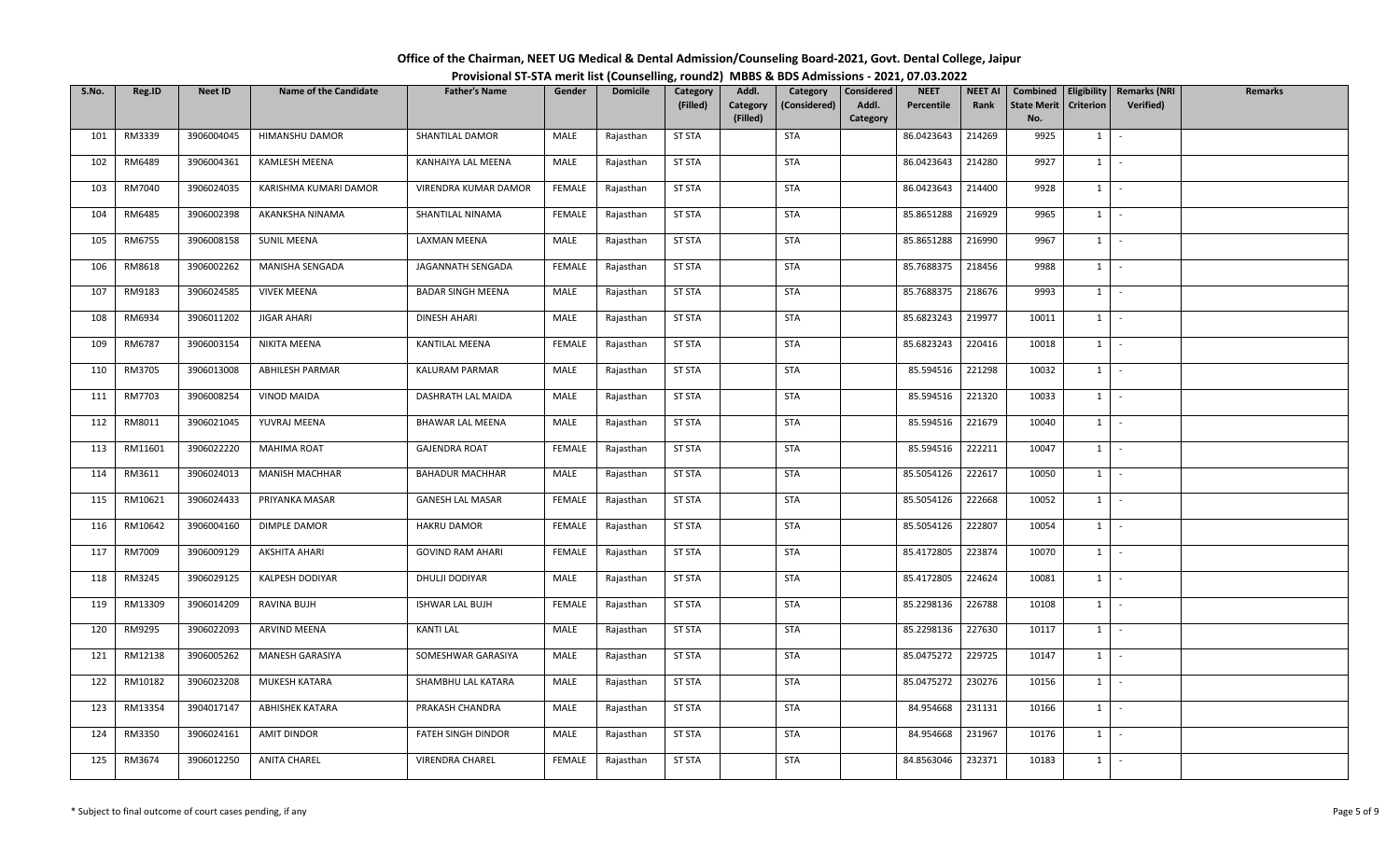| Office of the Chairman, NEET UG Medical & Dental Admission/Counseling Board-2021, Govt. Dental College, Jaipur |  |
|----------------------------------------------------------------------------------------------------------------|--|
| Provisional ST-STA merit list (Counselling, round2) MBBS & BDS Admissions - 2021, 07.03.2022                   |  |

| S.No. | Reg.ID  | <b>Neet ID</b> | <b>Name of the Candidate</b> | <b>Father's Name</b>             | Gender        | <b>Domicile</b> | <b>Category</b><br>(Filled) | Addl.                | Category<br>(Considered) | <b>Considered</b><br>Addl. | <b>NEET</b><br>Percentile | NEET AI<br>Rank | Combined<br><b>State Merit</b> | Eligibility<br><b>Criterion</b> | <b>Remarks (NRI</b> | <b>Remarks</b> |
|-------|---------|----------------|------------------------------|----------------------------------|---------------|-----------------|-----------------------------|----------------------|--------------------------|----------------------------|---------------------------|-----------------|--------------------------------|---------------------------------|---------------------|----------------|
|       |         |                |                              |                                  |               |                 |                             | Category<br>(Filled) |                          | Category                   |                           |                 | No.                            |                                 | <b>Verified)</b>    |                |
| 126   | RM10716 | 3906011166     | DIVYAM DAMOR                 | <b>HAKRU DAMOR</b>               | MALE          | Rajasthan       | <b>ST STA</b>               |                      | <b>STA</b>               |                            | 84.8563046                | 232431          | 10184                          | 1                               | $\sim$              |                |
| 127   | RM10989 | 3906005272     | JIGYASA TEJAWAT              | SANJAY TEJAWAT                   | <b>FEMALE</b> | Rajasthan       | <b>ST STA</b>               |                      | <b>STA</b>               |                            | 84.672464                 | 235318          | 10219                          | $1 \quad$                       | $\sim$              |                |
| 128   | RM7844  | 3906005025     | HIMANSHU DAMOR               | <b>GEBI LAL DAMOR</b>            | MALE          | Rajasthan       | <b>ST STA</b>               |                      | <b>STA</b>               |                            | 84.672464                 | 235974          | 10231                          | $1 \quad$                       | $\sim$              |                |
| 129   | RM10929 | 3906021048     | ROHIT NINAMA                 | NARAYAN LAL NINAMA               | MALE          | Rajasthan       | <b>ST STA</b>               |                      | <b>STA</b>               |                            | 84.578763                 | 236805          | 10242                          | $1 \vert -$                     |                     |                |
| 130   | RM6123  | 3906030078     | <b>NIKITA KHARARI</b>        | MOHAN LAL KHARARI                | <b>FEMALE</b> | Rajasthan       | <b>ST STA</b>               |                      | <b>STA</b>               |                            | 84.578763                 | 237840          | 10260                          | 1                               | $\sim$              |                |
| 131   | RM11528 | 3906015186     | <b>SUNIL MAIDA</b>           | RAJMAL MAIDA                     | MALE          | Rajasthan       | <b>ST STA</b>               |                      | <b>STA</b>               |                            | 84.3881231                | 239685          | 10288                          | $1 \mid$                        | $\sim$ $-$          |                |
| 132   | RM7805  | 3906003107     | PALAK MASAR                  | RAMCHANDRA MASAR                 | <b>FEMALE</b> | Rajasthan       | <b>ST STA</b>               |                      | <b>STA</b>               |                            | 84.2921556                | 241487          | 10306                          | $1 \quad$                       | $\sim$              |                |
| 133   | RM5955  | 3906013098     | DIVYA SENGADA                | MOHAN LAL SENGADA                | FEMALE        | Rajasthan       | <b>ST STA</b>               |                      | <b>STA</b>               |                            | 84.2921556                | 241720          | 10310                          | $1 \mid$                        | $\sim$              |                |
| 134   | RM13924 | 3906025076     | JITENDRA MEENA               | DEVILAL MEENA                    | MALE          | Rajasthan       | <b>ST STA</b>               |                      | <b>STA</b>               |                            | 84.1988431                | 242660          | 10322                          | $1 \quad$                       | $\sim$              |                |
| 135   | RM11926 | 3906017229     | ANUPA MEENA                  | MAGAN LAL MEENA                  | FEMALE        | Rajasthan       | <b>ST STA</b>               |                      | <b>STA</b>               |                            | 84.1988431                | 242833          | 10323                          | $1 \vert$                       | $\sim$ $-$          |                |
| 136   | RM11943 | 3906026031     | KULDEEP NINAMA               | SHANTI LAL NINAMA                | MALE          | Rajasthan       | <b>ST STA</b>               |                      | <b>STA</b>               |                            | 84.1988431                | 242847          | 10324                          | $1$ $-$                         |                     |                |
| 137   | RM9139  | 3906026063     | <b>GOPAL CHARPOTA</b>        | NARESH CHARPOTA                  | MALE          | Rajasthan       | <b>ST STA</b>               |                      | <b>STA</b>               |                            | 84.1988431                | 243004          | 10327                          | $1 \quad$                       | $\sim$              |                |
| 138   | RM8057  | 3906026028     | <b>ARUN PARMAR</b>           | RAMAN LAL PARMAR                 | MALE          | Rajasthan       | <b>ST STA</b>               |                      | <b>STA</b>               |                            | 84.1988431                | 243258          | 10335                          | 1                               | $\sim$              |                |
| 139   | RM3569  | 3906027163     | AMISHA MEENA                 | PUNAM CHAND DINDOR               | <b>FEMALE</b> | Rajasthan       | <b>ST STA</b>               |                      | <b>STA</b>               |                            | 84.1026813                | 244336          | 10343                          | $1 \quad$                       | $\sim$              |                |
| 140   | RM13168 | 3901008245     | JAYPRAKASH PARGI             | CHHAGAN LAL PARGI                | MALE          | Rajasthan       | <b>ST STA</b>               |                      | <b>STA</b>               |                            | 84.1026813                | 244458          | 10346                          | 1                               | $\sim$              |                |
| 141   | RM9185  | 3906022193     | MONIKA KATARA                | HARISH CHANDRA KATARA            | <b>FEMALE</b> | Rajasthan       | <b>ST STA</b>               |                      | <b>STA</b>               |                            | 84.1026813                | 244557          | 10348                          | $1 \quad$                       | $\sim$              |                |
| 142   | RM7803  | 3906017138     | ANJALI NINAMA                | SURESH NINAMA                    | <b>FEMALE</b> | Rajasthan       | <b>ST STA</b>               |                      | <b>STA</b>               |                            | 83.9097103                | 247224          | 10379                          | $1 \quad$                       | $\sim$ $-$          |                |
| 143   | RM8550  | 3906018063     | <b>ABHISHEK DAMOR</b>        | <b>BHAGWATI LAL DAMOR</b>        | MALE          | Rajasthan       | <b>ST STA</b>               |                      | <b>STA</b>               |                            | 83.9097103                | 247798          | 10387                          | $1 \mid$                        | $\sim$              |                |
| 144   | RM7046  | 3906025086     | ABHILASHA AHARI              | MOHAN LAL AHARI                  | <b>FEMALE</b> | Rajasthan       | <b>ST STA</b>               |                      | <b>STA</b>               |                            | 83.9097103                | 247833          | 10388                          | $1 \vert$                       | $\sim$ $-$          |                |
| 145   | RM5210  | 3906010049     | ANJALI MEENA                 | KISHAN LAL MEENA                 | FEMALE        | Rajasthan       | <b>ST STA</b>               |                      | <b>STA</b>               |                            | 83.8193765                | 248506          | 10403                          | $1 \quad$                       | $\sim$              |                |
| 146   | RM15353 | 3906030111     | ANITA KATARA                 | MANSINGH KATARA                  | <b>FEMALE</b> | Rajasthan       | <b>ST STA</b>               |                      | <b>STA</b>               |                            | 83.8193765                | 249193          | 10412                          | 1                               | $\sim$              |                |
| 147   | RM10575 | 3906028078     | JAYANTILAL NINAMA            | NAGAR NINAMA                     | MALE          | Rajasthan       | <b>ST STA</b>               |                      | STA                      |                            | 83.6302908                | 251499          | 10446                          | $1 \cdot$                       |                     |                |
| 148   | RM9346  | 3906007023     | ANKESH MACHHAR               | RAMESH CHANDRA<br><b>MACHHAR</b> | MALE          | Rajasthan       | <b>ST STA</b>               |                      | <b>STA</b>               |                            | 83.6302908                | 251796          | 10452                          | 1                               | $\sim$              |                |
| 149   | RM10801 | 3906022239     | <b>HEMLATA MEENA</b>         | <b>BHAGIRATH MEENA</b>           | FEMALE        | Rajasthan       | <b>ST STA</b>               |                      | <b>STA</b>               |                            | 83.6302908                | 251985          | 10458                          | $1 \quad$                       | $\sim$ $-$          |                |
| 150   | RM14477 | 3906030088     | <b>VIKAS DAMOR</b>           | NATHULAL DAMOR                   | MALE          | Rajasthan       | <b>ST STA</b>               |                      | <b>STA</b>               |                            | 82.9467976                | 262205          | 10578                          | $1 \quad$                       | $\sim$              |                |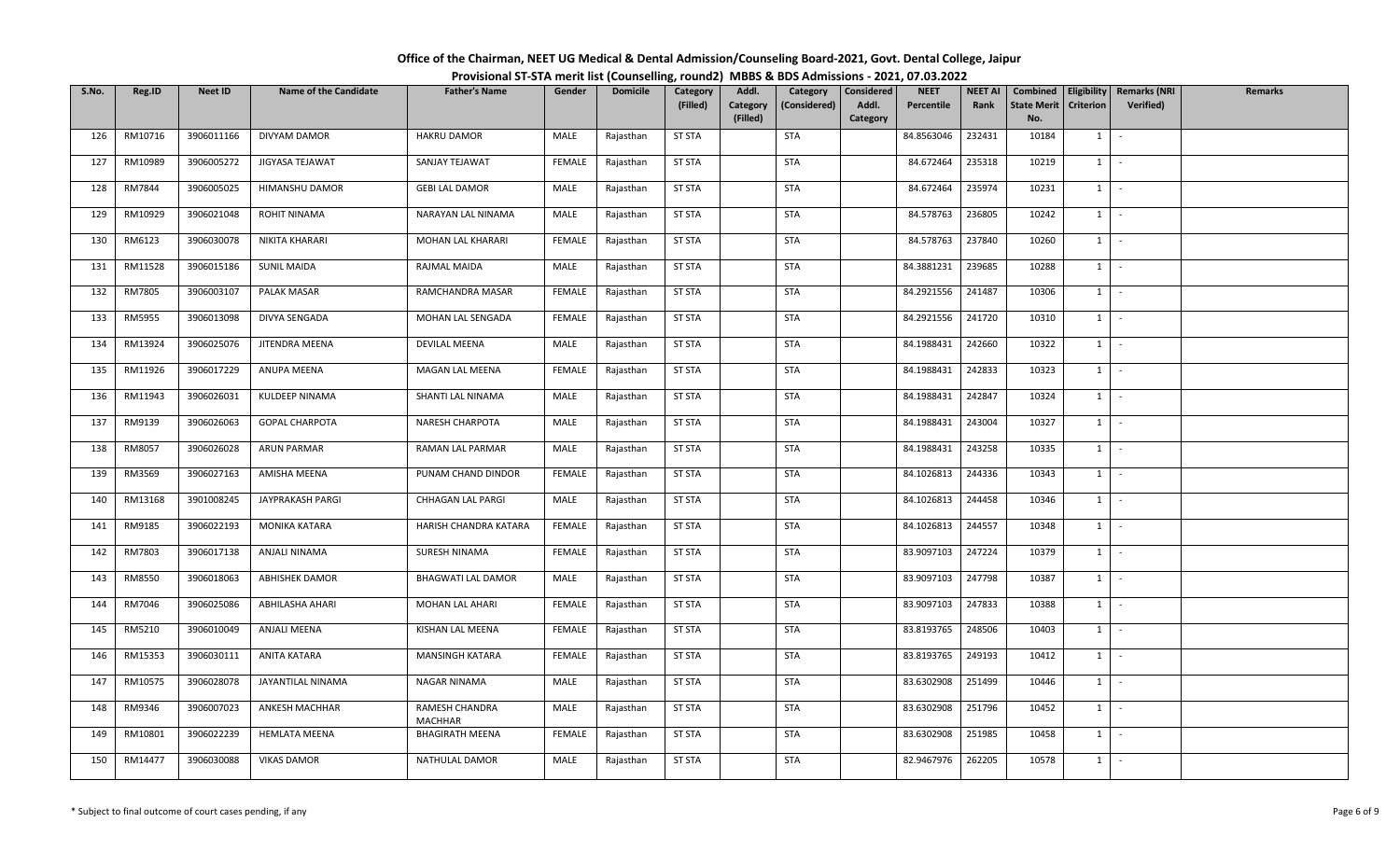| Office of the Chairman, NEET UG Medical & Dental Admission/Counseling Board-2021, Govt. Dental College, Jaipur |  |  |
|----------------------------------------------------------------------------------------------------------------|--|--|
| Provisional ST-STA merit list (Counselling, round2) MBBS & BDS Admissions - 2021, 07.03.2022                   |  |  |

| S.No. | Reg.ID  | <b>Neet ID</b> | <b>Name of the Candidate</b> | <b>Father's Name</b>             | Gender        | <b>Domicile</b> | Category      | Addl.                | Category     | Considered        | <b>NEET</b> | <b>NEET AI</b> | Combined                  |                  | Eligibility   Remarks (NRI | <b>Remarks</b> |
|-------|---------|----------------|------------------------------|----------------------------------|---------------|-----------------|---------------|----------------------|--------------|-------------------|-------------|----------------|---------------------------|------------------|----------------------------|----------------|
|       |         |                |                              |                                  |               |                 | (Filled)      | Category<br>(Filled) | (Considered) | Addl.<br>Category | Percentile  | Rank           | <b>State Merit</b><br>No. | <b>Criterion</b> | <b>Verified</b> )          |                |
| 151   | RM2938  | 3906030076     | PRIYANKA MEENA               | DHIRAJMAL MEENA                  | FEMALE        | Rajasthan       | <b>ST STA</b> |                      | <b>STA</b>   |                   | 82.4486344  | 270131         | 10683                     | 1                | $\sim$                     |                |
| 152   | RM12160 | 3906010072     | SHAILENDRA ROAT              | MAGAN LAL ROAT                   | MALE          | Rajasthan       | <b>ST STA</b> |                      | <b>STA</b>   |                   | 82.3465799  | 272595         | 10706                     | $1 \quad$        | $\sim$                     |                |
| 153   | RM13469 | 3905124107     | ARVINA MEENA                 | KALURAM MEENA                    | <b>FEMALE</b> | Rajasthan       | <b>ST STA</b> |                      | <b>STA</b>   |                   | 82.1499178  | 274674         | 10723                     | $1 \mid$         | $\sim$ $-$                 |                |
| 154   | RM9029  | 3906002704     | <b>KIRAN BHABHOR</b>         | VALU SINGH                       | FEMALE        | Rajasthan       | <b>ST STA</b> |                      | <b>STA</b>   |                   | 82.050842   | 275866         | 10736                     | $1$ $-$          |                            |                |
| 155   | RM5891  | 3906019229     | PRAVIN MAIDA                 | <b>BADROO MAIDA</b>              | MALE          | Rajasthan       | <b>ST STA</b> |                      | <b>STA</b>   |                   | 81.6498767  | 282270         | 10805                     | 1                | $\sim$                     |                |
| 156   | RM11890 | 3906009047     | SOURABH KUMAR DAMOR          | RAMESH CHANDRA DAMOR             | MALE          | Rajasthan       | <b>ST STA</b> |                      | <b>STA</b>   |                   | 81.3361368  | 288075         | 10887                     | 1                | $\sim$                     |                |
| 157   | RM3418  | 3906004260     | PRANJAL ROAT                 | RAMCHANDRA ROAT                  | MALE          | Rajasthan       | <b>ST STA</b> |                      | STA          |                   | 80.7086571  | 296638         | 10999                     | $1 \vert$        | $\sim$                     |                |
| 158   | RM12244 | 3906017156     | <b>HARSHITA PARMAR</b>       | SHANTI LAL PARMAR                | <b>FEMALE</b> | Rajasthan       | <b>ST STA</b> |                      | <b>STA</b>   |                   | 80.4969717  | 299875         | 11029                     | 1                | $\sim$ $-$                 |                |
| 159   | RM15728 | 3906001157     | <b>GIRISH DUNGRI</b>         | LALU RAM DUNGRI                  | MALE          | Rajasthan       | <b>ST STA</b> |                      | <b>STA</b>   |                   | 80.4969717  | 300598         | 11038                     | $1$ $\vdots$     |                            |                |
| 160   | RM14352 | 3906006161     | NEHA BHAGORA                 | HEMENDRA KUMAR<br><b>BHAGORA</b> | FEMALE        | Rajasthan       | <b>ST STA</b> |                      | <b>STA</b>   |                   | 80.383067   | 301614         | 11051                     | $1 \quad$        | $\sim$                     |                |
| 161   | RM2543  | 3906002686     | <b>VIJAY ROAT</b>            | <b>KANTILAL ROAT</b>             | MALE          | Rajasthan       | <b>ST STA</b> |                      | <b>STA</b>   |                   | 80.383067   | 301755         | 11053                     | $1$ $-$          |                            |                |
| 162   | RM6645  | 3906009154     | <b>BHUMIKA DAMOR</b>         | KANTI LAL DAMOR                  | <b>FEMALE</b> | Rajasthan       | <b>ST STA</b> |                      | <b>STA</b>   |                   | 79.7278072  | 311327         | 11155                     | $1\phantom{0}$   | $\sim$                     |                |
| 163   | RM9413  | 3906001559     | MANSVINI MAIDA               | <b>KANHING MAIDA</b>             | <b>FEMALE</b> | Rajasthan       | <b>ST STA</b> |                      | <b>STA</b>   |                   | 79.7278072  | 311342         | 11156                     | 1                | $\sim$                     |                |
| 164   | RM13230 | 3906005159     | <b>NIKITA BHAGORA</b>        | SARDAR SINGH BHAGORA             | <b>FEMALE</b> | Rajasthan       | <b>ST STA</b> |                      | <b>STA</b>   |                   | 79.7278072  | 311715         | 11160                     | $1 \quad$        | $\sim$                     |                |
| 165   | RM15078 | 3906019060     | <b>HETAL KHARADI</b>         | NARENDRA KUMAR MEENA             | FEMALE        | Rajasthan       | <b>ST STA</b> |                      | STA          |                   | 79.7278072  | 311975         | 11162                     | $1 \quad$        | $\sim$                     |                |
| 166   | RM12144 | 3906010128     | SHEETAL KAMOL                | KAMLA SHANKAR KAMOL              | FEMALE        | Rajasthan       | <b>ST STA</b> |                      | <b>STA</b>   |                   | 79.6221264  | 313137         | 11177                     | $1 \quad$        | $\sim$ $-$                 |                |
| 167   | RM10136 | 3906015132     | <b>KIRAN KASOTA</b>          | DINESH KUMAR KASOTA              | FEMALE        | Rajasthan       | <b>ST STA</b> |                      | <b>STA</b>   |                   | 79.4085631  | 316411         | 11215                     | 3 <sup>1</sup>   | $\sim$                     |                |
| 168   | RM7243  | 3906009238     | DISHI GAMETI                 | HARI PRAKASH GAMETI              | FEMALE        | Rajasthan       | <b>ST STA</b> |                      | <b>STA</b>   |                   | 79.4085631  | 317374         | 11226                     | 1                | $\sim$                     |                |
| 169   | RM6821  | 3906002397     | <b>MUSKAN DAMOR</b>          | YASHWANT DAMOR                   | FEMALE        | Rajasthan       | <b>ST STA</b> |                      | <b>STA</b>   |                   | 79.4085631  | 317381         | 11227                     |                  | $1 \cdot$                  |                |
| 170   | RM7153  | 3906021006     | <b>LOKESH AHARI</b>          | KAMLA SHANKAR AHARI              | MALE          | Rajasthan       | <b>ST STA</b> |                      | <b>STA</b>   |                   | 79.2892837  | 318021         | 11234                     | $1 \vert$        | $\sim$                     |                |
| 171   | RM7958  | 3906002049     | <b>KASHISH DAMOR</b>         | DEVI LAL DAMOR                   | <b>FEMALE</b> | Rajasthan       | <b>ST STA</b> |                      | <b>STA</b>   |                   | 79.2892837  | 318287         | 11238                     |                  | $1 \mid -$                 |                |
| 172   | RM10425 | 3906004355     | ARUNDHATI BARIYA             | MAHESH BARIYA                    | FEMALE        | Rajasthan       | <b>ST STA</b> |                      | <b>STA</b>   |                   | 78.7354956  | 326683         | 11332                     | $1 \mid$         | $\sim$                     |                |
| 173   | RM9506  | 3906013129     | <b>GAURAV LIMBAT</b>         | <b>BUDH PRAKASH LIMBAT</b>       | MALE          | Rajasthan       | <b>ST STA</b> |                      | STA          |                   | 78.5144207  | 331310         | 11384                     | $1 \quad$        | $\sim$                     |                |
| 174   | RM1656  | 3906001540     | DEVYANI DAMOR                | THAVER CHAND DAMOR               | FEMALE        | Rajasthan       | <b>ST STA</b> |                      | STA          |                   | 78.2906261  | 334197         | 11426                     | 5 <sub>1</sub>   | $\sim$                     |                |
| 175   | RM11364 | 3906001759     | VAIDEHI KATARA               | POPAT LAL KATARA                 | <b>FEMALE</b> | Rajasthan       | <b>ST STA</b> |                      | <b>STA</b>   |                   | 77.9490414  | 340403         | 11487                     | $1 \quad$        | $\sim$                     |                |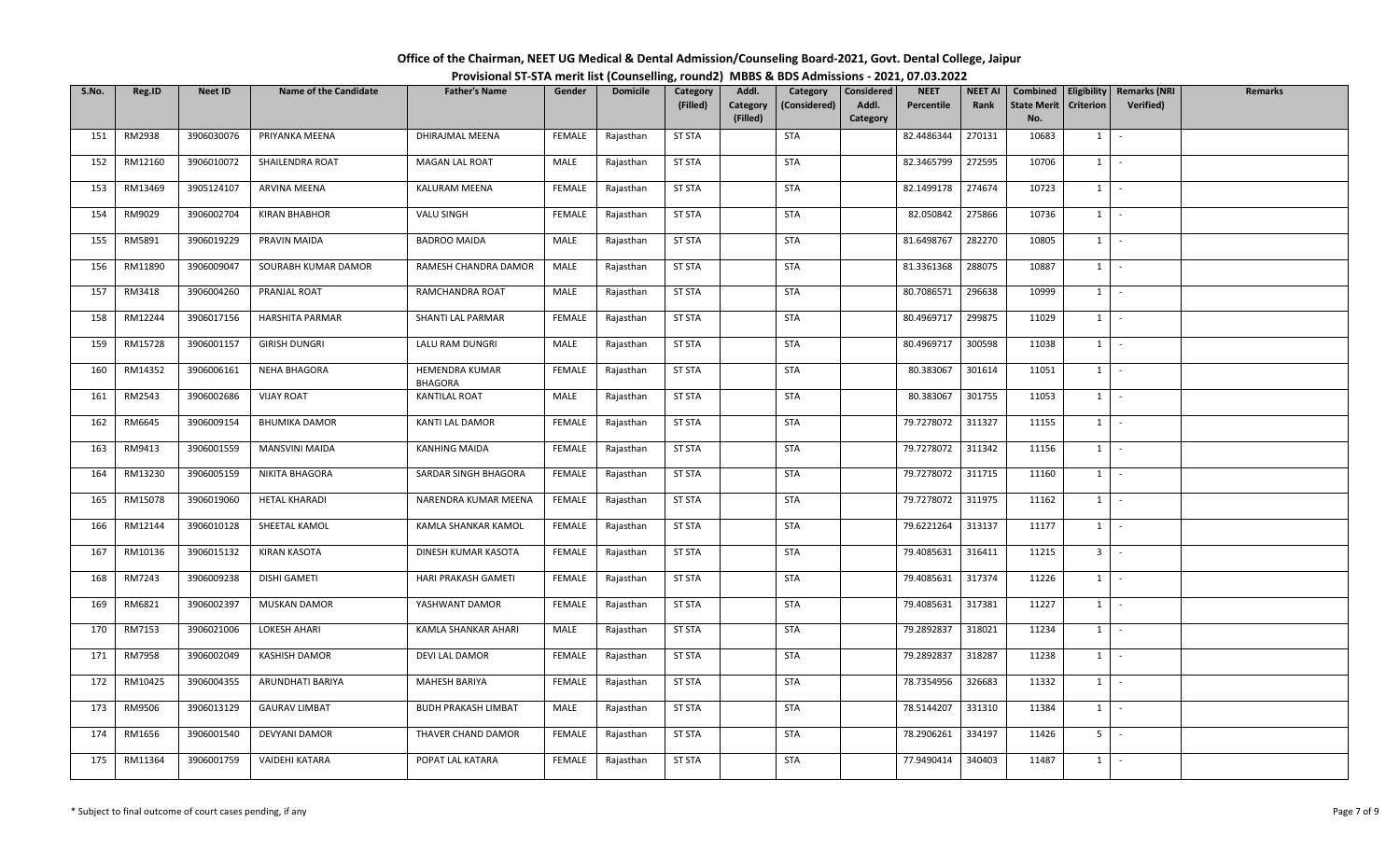| Office of the Chairman, NEET UG Medical & Dental Admission/Counseling Board-2021, Govt. Dental College, Jaipur |  |
|----------------------------------------------------------------------------------------------------------------|--|
| Provisional ST-STA merit list (Counselling, round2) MBBS & BDS Admissions - 2021, 07.03.2022                   |  |

| S.No. | Reg.ID  | <b>Neet ID</b> | <b>Name of the Candidate</b> | <b>Father's Name</b>     | Gender        | <b>Domicile</b> | <b>Category</b><br>(Filled) | Addl.<br>Category | Category<br>(Considered) | <b>Considered</b><br>Addl. | <b>NEET</b><br>Percentile | NEET AI<br>Rank | Combined<br><b>State Merit</b> | Eligibility<br><b>Criterion</b> | <b>Remarks (NRI</b><br><b>Verified)</b> | <b>Remarks</b> |
|-------|---------|----------------|------------------------------|--------------------------|---------------|-----------------|-----------------------------|-------------------|--------------------------|----------------------------|---------------------------|-----------------|--------------------------------|---------------------------------|-----------------------------------------|----------------|
|       |         |                |                              |                          |               |                 |                             | (Filled)          |                          | Category                   |                           |                 | No.                            |                                 |                                         |                |
| 176   | RM5008  | 3906009116     | <b>MAYUR NANOMA</b>          | BHUVNESH NANOMA          | MALE          | Rajasthan       | <b>ST STA</b>               |                   | <b>STA</b>               |                            | 77.7176056                | 342462          | 11508                          | 1                               | $\sim$                                  |                |
| 177   | RM14359 | 3906007181     | <b>JIYA ROT</b>              | <b>ISHWAR LAL ROT</b>    | <b>FEMALE</b> | Rajasthan       | <b>ST STA</b>               |                   | <b>STA</b>               |                            | 77.4870764                | 347147          | 11561                          | $1 \quad$                       | $\sim$                                  |                |
| 178   | RM12211 | 3906019199     | NARENDRA SINGH DAMOR         | JAVAN SINGH DAMOR        | MALE          | Rajasthan       | <b>ST STA</b>               |                   | <b>STA</b>               |                            | 77.2667786                | 350063          | 11595                          | $1 \quad$                       | $\sim$                                  |                |
| 179   | RM10993 | 3906014261     | SATISH MEENA                 | <b>GANPAT LAL MEENA</b>  | MALE          | Rajasthan       | <b>ST STA</b>               |                   | <b>STA</b>               |                            | 77.1519025                | 352070          | 11616                          | $1 \vert -$                     |                                         |                |
| 180   | RM15745 | 3906015245     | <b>TUSHAR AHARI</b>          | LAL SHANKER AHARI        | MALE          | Rajasthan       | <b>ST STA</b>               |                   | <b>STA</b>               |                            | 75.9591083                | 370587          | 11772                          | 1                               | $\sim$                                  |                |
| 181   | RM10990 | 3906001610     | SHRISHTI PANDAV              | LOKENDRA PANDAV          | <b>FEMALE</b> | Rajasthan       | <b>ST STA</b>               |                   | <b>STA</b>               |                            | 75.7072746                | 373828          | 11794                          | $1 \mid$                        | $\sim$                                  |                |
| 182   | RM15780 | 3906004083     | <b>KRITI NINAMA</b>          | NIRMAL KUMAR NINAMA      | <b>FEMALE</b> | Rajasthan       | <b>ST STA</b>               |                   | <b>STA</b>               |                            | 74.4631293                | 392546          | 11970                          | $1 \vert$                       | $\sim$                                  |                |
| 183   | RM15188 | 3906002088     | MOHIT KUMAR PARMAR           | KRISHNA LAL PARMAR       | MALE          | Rajasthan       | <b>ST STA</b>               |                   | <b>STA</b>               |                            | 73.4556649                | 409441          | 12138                          | $1 \mid$                        | $\sim$                                  |                |
| 184   | RM13762 | 3906020200     | PRIYANKA DAMOR               | AMAR JI DAMOR            | <b>FEMALE</b> | Rajasthan       | <b>ST STA</b>               |                   | <b>STA</b>               |                            | 73.0655784                | 414834          | 12180                          | 3 <sup>1</sup>                  | $\sim$                                  |                |
| 185   | RM8221  | 3906006262     | PRIYANKA DAMOR               | LAXMAN LAL DAMOR         | <b>FEMALE</b> | Rajasthan       | <b>ST STA</b>               |                   | <b>STA</b>               |                            | 71.8742735                | 432481          | 12336                          | $1 \quad$                       | $\sim$ $-$                              |                |
| 186   | RM10227 | 3903039218     | SHIVANI PARMAR               | JEEVAT RAM PARMAR        | <b>FEMALE</b> | Rajasthan       | <b>ST STA</b>               |                   | <b>STA</b>               |                            | 71.7464464                | 434645          | 12359                          | $1$ $-$                         |                                         |                |
| 187   | RM11527 | 3906004140     | <b>KAPIL AHARI</b>           | MUKESH KUMAR AHARI       | MALE          | Rajasthan       | <b>ST STA</b>               |                   | <b>STA</b>               |                            | 71.7464464                | 436201          | 12372                          | $1 \quad$                       | $\sim$                                  |                |
| 188   | RM13302 | 3906008223     | AMAN KATARA                  | LADJI KATARA             | MALE          | Rajasthan       | <b>ST STA</b>               |                   | <b>STA</b>               |                            | 71.3369981                | 440636          | 12415                          | 1                               | $\sim$                                  |                |
| 189   | RM10024 | 3906018170     | MEHUL NANOMA                 | NATHU LAL NANOMA         | MALE          | Rajasthan       | <b>ST STA</b>               |                   | <b>STA</b>               |                            | 71.2066455                | 443957          | 12447                          | $1 \mid$                        | $\sim$                                  |                |
| 190   | RM12398 | 3906006013     | SHIVANGI KATARA              | <b>JASWANT KATARA</b>    | <b>FEMALE</b> | Rajasthan       | <b>ST STA</b>               |                   | <b>STA</b>               |                            | 69.2235764                | 473559          | 12684                          | 1                               | $\sim$                                  |                |
| 191   | RM15367 | 3906013244     | CHANDRAKALA NINAMA           | <b>GANESH LAL NINAMA</b> | FEMALE        | Rajasthan       | <b>ST STA</b>               |                   | <b>STA</b>               |                            | 69.0814383                | 475984          | 12709                          | $1 \quad$                       | $\sim$                                  |                |
| 192   | RM15404 | 3906024150     | <b>HEENA PARGI</b>           | <b>KANTILAL PARGI</b>    | <b>FEMALE</b> | Rajasthan       | <b>ST STA</b>               |                   | <b>STA</b>               |                            | 68.645505                 | 482056          | 12767                          | $1 \quad$                       | $\sim$ $-$                              |                |
| 193   | RM15756 | 3906007350     | RONAK CHARPOTA               | PRATAP CHARPOTA          | MALE          | Rajasthan       | <b>ST STA</b>               |                   | <b>STA</b>               |                            | 67.2922469                | 502937          | 12950                          | $1$ $\vdots$                    |                                         |                |
| 194   | RM7139  | 3906020040     | DHRUVIKA KALASUA             | MOHAN LAL KALASUA        | <b>FEMALE</b> | Rajasthan       | <b>ST STA</b>               |                   | <b>STA</b>               |                            | 65.8563609                | 525366          | 13144                          | $1 \vert$                       | $\sim$ $-$                              |                |
| 195   | RM6575  | 3903011053     | BHAVESH                      | RAMAN LAL KALASUA        | MALE          | Rajasthan       | <b>ST STA</b>               |                   | <b>STA</b>               |                            | 65.6997824                | 527547          | 13166                          | 1                               | $\sim$                                  |                |
| 196   | RM14470 | 3906001733     | AJIT SINGH DAMA              | MAGAN SINGH DAMA         | MALE          | Rajasthan       | <b>ST STA</b>               |                   | <b>STA</b>               |                            | 65.3437572                | 532689          | 13213                          | $1 \quad$                       | $\sim$                                  |                |
| 197   | RM12283 | 3906013104     | TEJAL KUMARI DAMOR           | JAVAN SINGH DAMOR        | <b>FEMALE</b> | Rajasthan       | <b>ST STA</b>               |                   | STA                      |                            | 64.7079241                | 543088          | 13296                          | $1 \cdot$                       |                                         |                |
| 198   | RM15605 | 3906011220     | <b>BHAWAN PATEL</b>          | SUDHAKER POWELL PATEL    | MALE          | Rajasthan       | <b>ST STA</b>               |                   | <b>STA</b>               |                            | 64.7079241                | 543685          | 13301                          | 3 <sup>1</sup>                  | $\sim$                                  |                |
| 199   | RM5559  | 3906014101     | MEHUL BHAGORA                | DINESH BHAGORA           | MALE          | Rajasthan       | <b>ST</b>                   |                   | <b>STA</b>               |                            | 64.0309065                | 553993          | 13393                          | $1 \vert$                       | $\sim$ $-$                              |                |
| 200   | RM5700  | 3906002084     | KOMAL DAMOR                  | SHANKER LAL DAMOR        | FEMALE        | Rajasthan       | <b>ST STA</b>               |                   | <b>STA</b>               |                            | 63.671255                 | 558564          | 13435                          | $1 \quad$                       | $\sim$                                  |                |